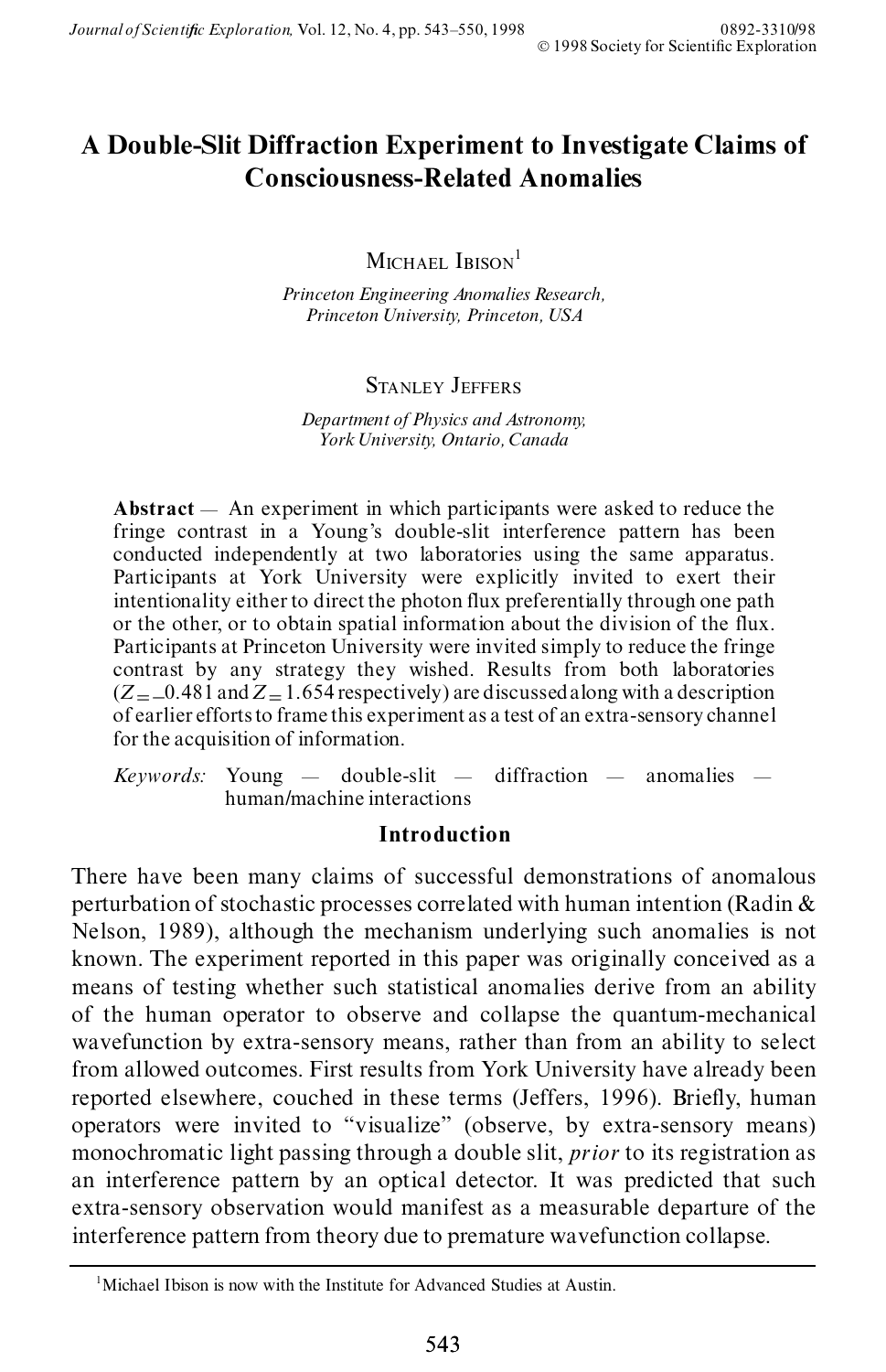# **Equipment**

As sketched in Figure 1, a double-slit interference pattern is generated by a low power He-Ne laser illuminating a commercially available stainless steel disc in which two slits are cut 10  $\mu$ m wide and 10  $\mu$ m apart. The resulting interference fringes are detected by a linear diode array (Princeton Applied Research Model #1453 with 1024 diodes). Figure 2 shows an ideal (scalar Fraunhofer theory) interference pattern to which the measured interference pattern has been shown to conform very closely after subtraction of background counts and correction for gain variation of the detector array (Jeffers *et al.,* 1992). A stepper motor is used to chop the beam close to the laser aperture, effectively blocking the beam for two out of every three seconds. The diode array responses during the blocked and un-blocked phases are digitized and passed to a PC for analysis. The response during the interval



Fig. 2. Double-slit diffraction pattern.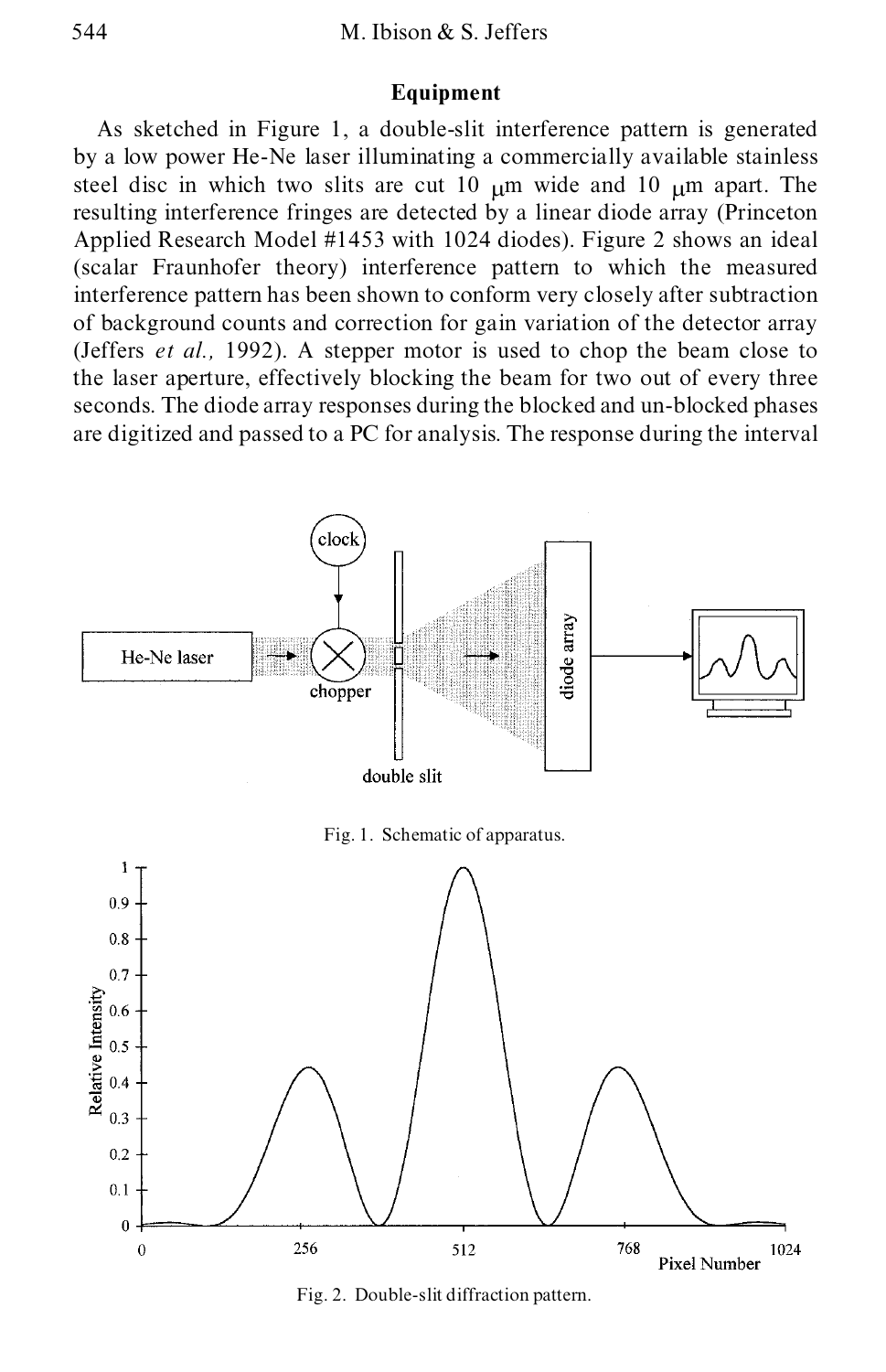with the beam blocked serves as the background to be subtracted from the response during the subsequent interval with the beam un-blocked.

#### **Objective**

The chosen target of the analysis is the contrast of the interference pattern defined as

$$
C \equiv \frac{I_{\text{max}} - I_{\text{min}}}{I_{\text{max}} + I_{\text{min}}}; \qquad 0 \le C \le 1
$$

where  $I_{max}$  is the intensity at the central antinode and  $I_{min}$  is the average of the (two) intensities at the first node on each side of the maximum. To counteract the effects of jitter in the interference pattern, the locations of the extrema are determined afresh for each exposure. The values of the intensity extrema are deduced from the stationary points of a quadratic fit to the intensities (*i.e.,* diode responses) at the three detector positions spanning each extremum.

#### **Protocol**

Each one-second (un-blocked, background subtracted) exposure  $-\text{ called a}$ *trial* — provides the sample values for the contrast. An operator session at the machine consists of a *series* of 41 *runs,* alternately designated active or inactive, comprised respectively of 11 and 10 trials each (Figure 3). During the active runs, the interference pattern and an analogue indicator indicating the contrast (a vertical bar of variable height) are displayed to the operator and updated immediately following the close of each trial. During the inactive runs the display is blanked and the operator remains present but does not try to influence the results. (In use, operators found the analogue indicator a more useful form of feedback than the plot of the interference pattern).

Prior to participation in the experiment, the operators at York were advised to imagine that during the active runs they could identify (by extra-sensory means) the path of the light beam near to the double slit. They were told that success at this task would be reflected in a less-well-defined interference pattern, and a corresponding reduction in the contrast reported by the analogue



Fig. 3. Division of an operator session (series) into runs and trials.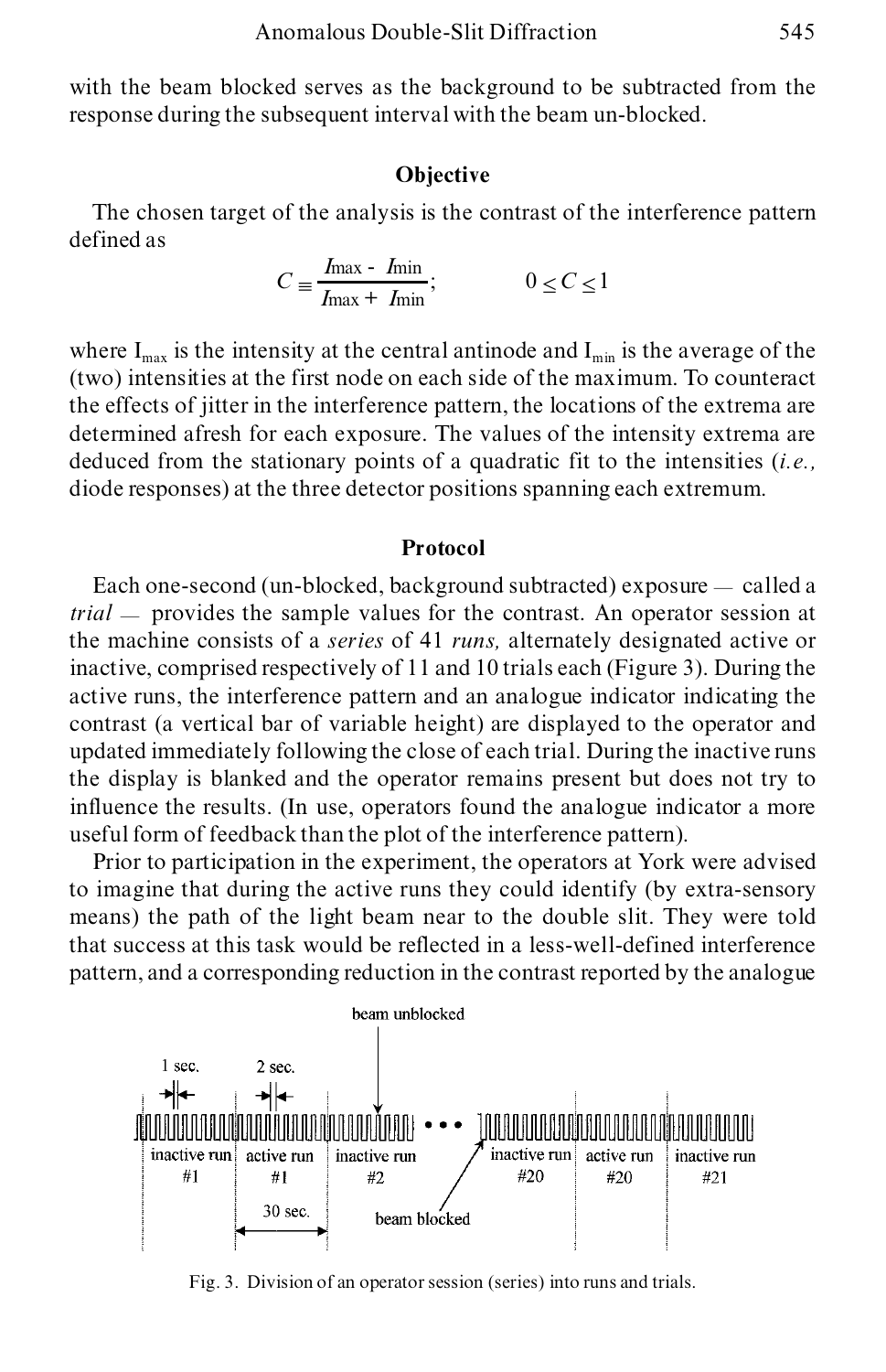indicator. There was no prior decision to run the experiment for a particular number of series.

The operators at Princeton were given a slightly more goal-directed task. Though it was explained that the experiment was designed to measure anomalous wave-function collapse, operators were told that their primary task was to intend the analogue indicator bar to remain as low as possible. Due to already heavy demands on operator time, a prior decision was made at Princeton to run the experiment for just 20 series, and then to analyze the data and report the results.

## **Controls**

At York, calibration runs consisted of 350 repetitive measures each comprising one second duration. At Princeton, calibrations were run in the same manner as the experiment, but with no operator present. Calibration data were gathered for approximately 100 series both before and after the 20 series comprising the main experiment. To protect against thermal effects, the apparatus was otherwise continuously on, even though not collecting data, and no experiments were performed for 24 hours after a power failure. The control data from both sites were found to conform to chance expectation.

## **Results**

Figures 4 and 5 show chronologically the active series results from York and Princeton, respectively. The *Z*-score (Hays, 1994) for each series is computed from the difference in contrast between the active and adjacent inactive runs. The variance used is the empirical variance of the contrast during the adjacent inactive runs.

The results from York have been reported previously as a table of contrast



Fig. 4. Contrast *Z*-score for data from York University.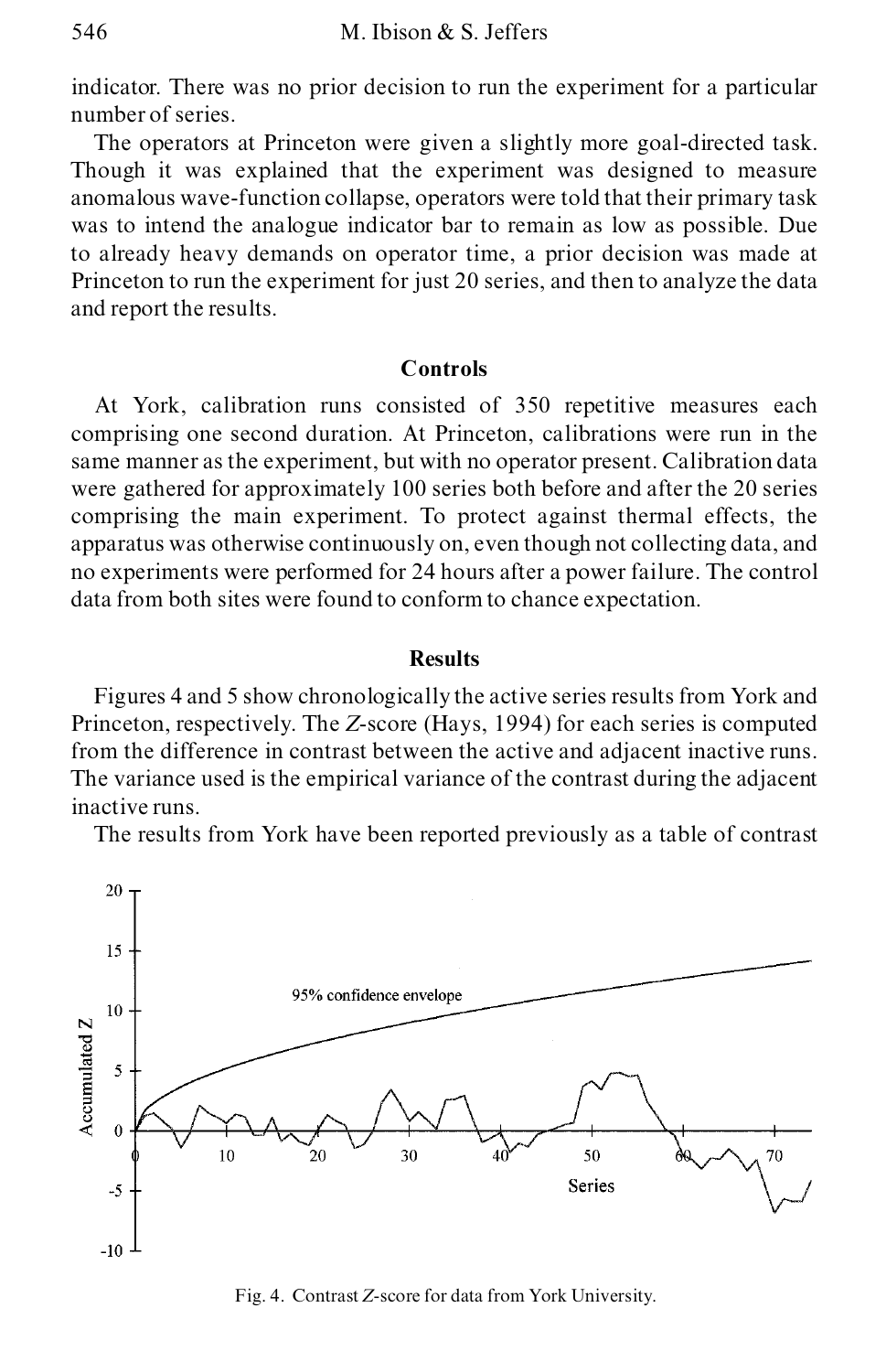

Fig. 5. Contrast *Z*-score for data from Princeton University.

and variances (Jeffers, 1996). Note however that the column headings therein were incorrectly labeled: the active and inactive data were transposed. The reported conclusion, that there was no effect of operator intention on the contrast, was based upon analysis of the inactive data. Nonetheless, the conclusion here is the same; the correctly labeled results also show no statistically significant effect of operator intention  $(Z = -0.481)$ .

In contrast, the results from the Princeton experiment are just significantly different from chance at the 5% level, with a terminal *Z* of 1.654. Despite the marginal nature of the statistical yield, the scale of the observed effects is consistent with that observed in other Princeton experiments where substantially larger databases produced significant departures from chance (Jahn *et al.,* 1997).

In a secondary analysis the York results showed some other curious, if not anomalous, statistics. Of the 74 series, 14 show  $|Z| > 1.645$ , whereas the expected count is 7.4 ( $p=0.014$ ) which is largely attributable to an excess of negative results  $(Z<1.645; 3.7$  expected, 9 observed,  $p=0.011$ ). As a consequence of this finding, we looked at the variances of the series *Z*-scores, and found that they were indeed significantly elevated ( $\equiv$  1.185;  $\chi^2$  = 102.4, 73 *DF, p*= 0.013). The source of the variance increase is not known, but the same tests reveal no such anomaly in the control data.

#### **Discussion and Further Work**

Given the ample evidence in the literature of statistical anomalies correlated with human intention, the major motivation for this effort was to improve our understanding of the dependencies and invariants of the process, rather than simply to provide more evidence of such anomalies. From this perspective we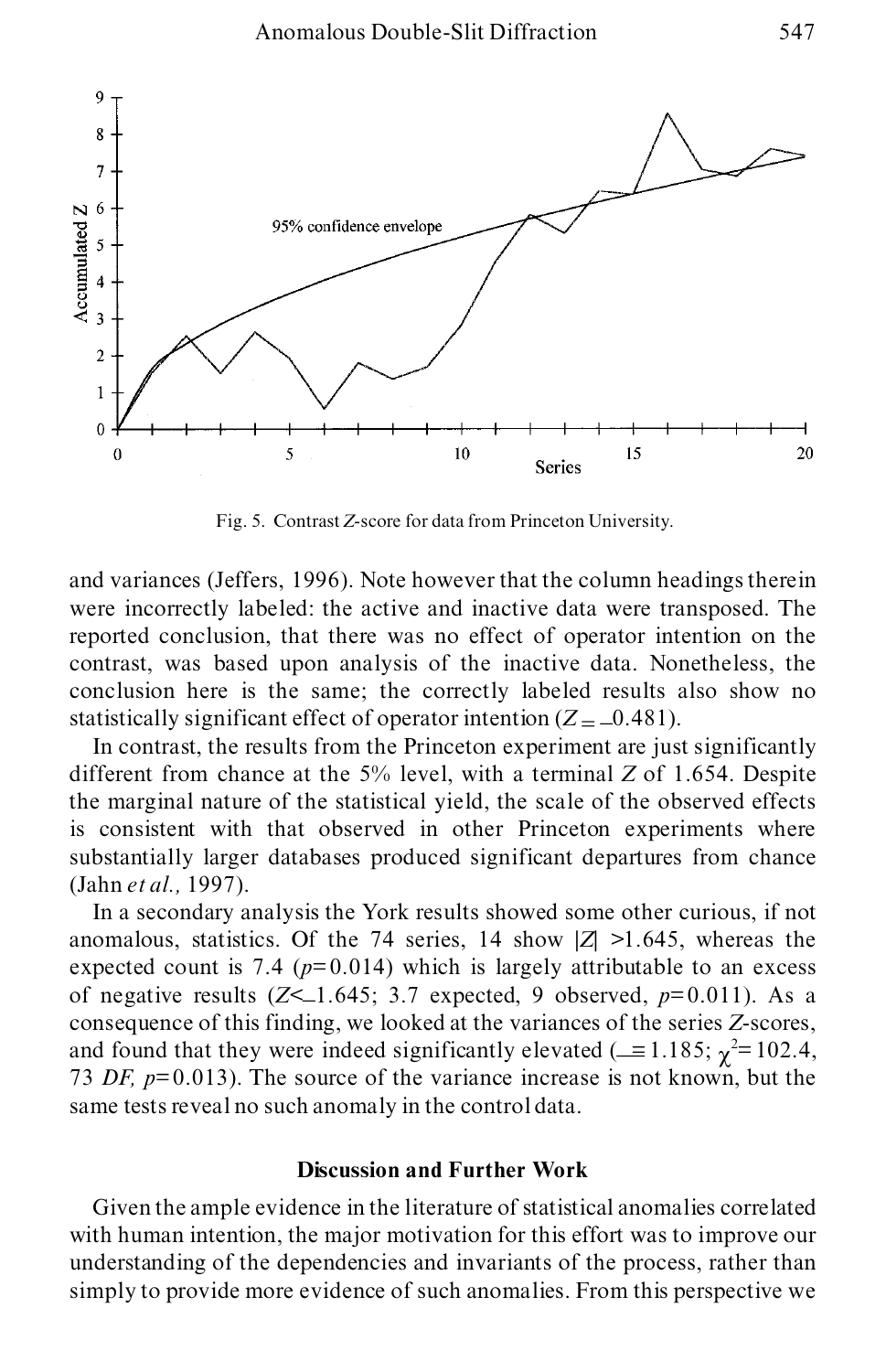note that this particular anomaly apparently depends on some physical or psychological parameter which takes on different values in the experiments at York and Princeton. One possible candidate is the instructions to the operator; *i.e.*, goal-directedness versus "means-directedness" at Princeton and York respectively. Possibly more relevant is the wider difference in approach and philosophy of which these are consequences. There has evolved at Princeton a laboratory culture and approach which seeks to ease the interface between operator and machine, primarily through laboratory ambiance, experimental setting, and the informal relationship between operators and laboratory staff within which efforts are made not to regard the former as subjects of study. The operators are uncompensated and encouraged "to have fun" with the experiment. However, given the vast number of other psychological and physical factors that conceivably could be relevant, proper discrimination will require further experimentation. Clearly, larger databases from both laboratories would be desirable to consolidate these pilot findings.

Subsequent reconsideration of the conceptual foundation of this experiment led to the conclusion that, without supplementary constraints, premature wavefunction collapse is indistinguishable from the action of an anomalous force; anomalous wavefunction collapse prior to conventional sensory observation can be equally well described by the insertion of an anomalous potential into the Hamiltonian, adaptively tailored to bring about the desired correlation of final observation with intention. The class of model that seeks to explain statistical anomalies in these terms may be designated "physicallymotivated" (e.g. Forwald, 1969), in contrast with "statistically-motivated" models, which includes Decision Augmentation Theory (May *et al.,* 1995) and other statistical influence models.

In the spirit of the original conception of this experiment, a critical test to discriminate between physically-motivated and statistically-motivated models would involvemeasurement of a quantity not subject to statistical fluctuations. If the unperturbed probability for the value of some observation is  $p(x)$ , statistically-motivated models require a non-zero  $p(x)$  to produce an anomaly; physically-motivated models do not. Unfortunately however, the chosen focus for this experiment  $\overline{\phantom{a}}$  the fringe contrast of the interference pattern  $\overline{\phantom{a}}$  is intrinsically noisy (around 5% of the peak value). Further, it was discovered that the contrast noise was not due to the "granularity" of light at low photon fluxes, but originated from within the detector itself; presumably the thermally generated dark noise super-imposed on the detected signal. Hence, it was concluded that the experimental measure functioned essentially as a noise process, fundamentally no different from the random event generators ubiquitous to this field, and therefore was inadequate to distinguish between these two classes of model.

A discriminating test in a revised version of this experiment is possible if the intensity at a noise-free node in the interference pattern is the target of intention. Since  $p(x)$  would then by definition be zero, anomalous appearance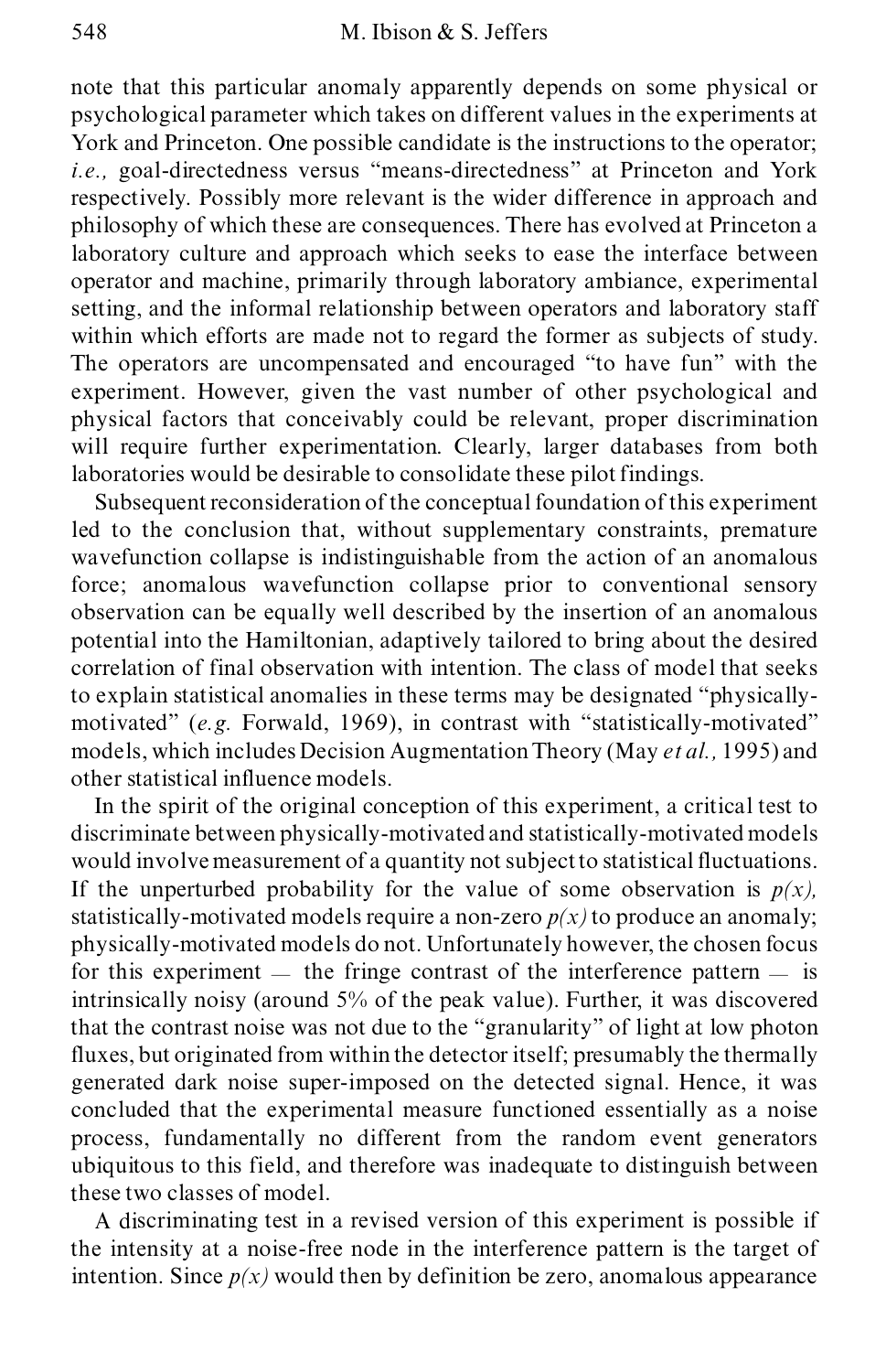of a non-zero intensity at the erstwhile nodes could not be accommodated within a statistically-motivated model. An anomalous force (effectively: the appearance of an anomalous refractive index in the path of the beam), or perhaps premature wavefunction collapse, would then be the preferred candidates. Possible future experiments along these lines are under consideration. B. Haisch (private communication) has made a suggestion for a yet more discriminating test: see if anomalous perturbation of the interference pattern can be adequately explained by contributions from two super-imposed single-slit interference patterns. (Note however that correspondingly more data would be required to resolve a particular induced pattern in the noise than just to determine the deviation from expectation).

#### **Summary**

A Young's double slit interference experiment has been conducted which tested the capacity of human operators to change the interference pattern in accord with their intention. The experiments conducted at York University did not show any evidence that the human operators tested can succeed in this task. The experiments conducted at Princeton University showed marginal evidence of an anomalous effect at a scale consistent with that of similar experiments with larger databases and corresponding larger effects.

## **Acknowledgments**

Stanley Jeffers (S. J.) gratefully acknowledges financial support from the John E. Fetzer Foundation Inc., and critical and interesting discussions with Professor J. Alcock of the Psychology Department of Glendon College, York University, and stimulating discussions with Professor Morris Freedman of the Baycrest Hospital and the University of Toronto.

The Princeton Engineering Anomalies Research Laboratory thanks S. J. for the loan of the equipment and the collaborative effort of his laboratory. PEAR gratefully acknowledges the tireless contributions of its volunteer operators, and the financial support of the IGPP Mind-Machine Interaction Consortium, the McDonnell Foundation, Lawrence Rockefeller, and D. C. Webster, along with several other philanthropic organizations and individuals.

Credit goes to Robert Jahn and S. J. who originally conceived this experiment. Michael Ibison is also indebted to York Dobyns for his considerable work in extracting a drift-compensated statistic from the contrast measurements. Thanks go to Brenda Dunne, the PEAR laboratory manager, for providing an environment supportive to both operators and experiments alike, John Bradish for setting up the hardware, and Roger Nelson for useful advice on the protocol. Michael Ibison gratefully acknowledges the additional financial support of the Institute for Advanced Studies.